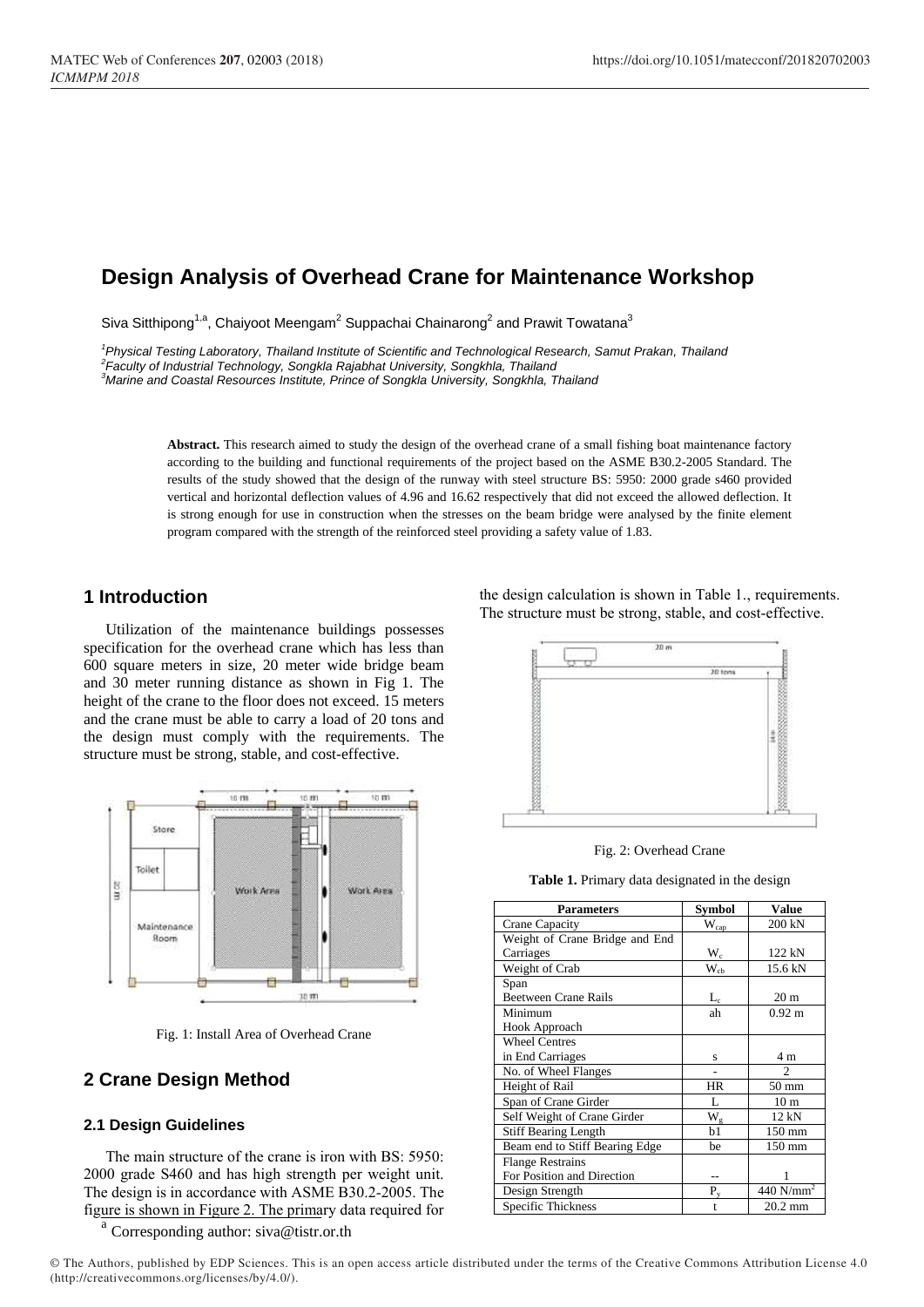#### **2.2 Runway Deflection Analysis**

The vertical and horizontal actual deflection was calculated from (1) and (2), respectively, which was acceptable only if the result was no more than the permitted deflection as calculated from equation (3)

Vertical Actual Deflection = Wus L^3 [3(a+c)/L – 4(a^3 + c^3)/L^3]/[48E Ix] (1)

Horizontal Actual Deflection = FR  $L^3/(48E$  Iyfc) (2)

Permitted Deflection =  $\text{Span}/600$  (3)

The design of the beam cross-section used for deflection analysis is as follows: The figure is shown in Fig. 3:



#### **Table 2.** Main Section

 $\overline{a}$  $\overline{a}$ 

| Mass                  | 200.9  |
|-----------------------|--------|
| Ab $cm2$              | 256    |
| Db mm                 | 903    |
| B <sub>b</sub> mm     | 303.3  |
| Tfb mm                | 20.2   |
| Twb mm                | 15.1   |
| $lxb$ cm <sup>4</sup> | 325254 |
| $1$ yb $cm4$          | 9423   |
| $Jb$ cm <sup>4</sup>  | 291    |
| r mm                  | 19.1   |
| d mm                  | 824.4  |

| Table 3. Top Section       |           |  |  |  |  |
|----------------------------|-----------|--|--|--|--|
| Mass kg/m                  | 67.510    |  |  |  |  |
| Ac cm                      | 86        |  |  |  |  |
| Dc mm                      | 430       |  |  |  |  |
| Bc, DL mm                  | 20        |  |  |  |  |
| Tfc mm                     |           |  |  |  |  |
| Twc cm                     | 20        |  |  |  |  |
| $\operatorname{lxc\,cm}^4$ | 13251.167 |  |  |  |  |
| $1yc$ cm <sup>4</sup>      | 28.667    |  |  |  |  |
| $\text{Jc cm}^3$           | 114.667   |  |  |  |  |
|                            |           |  |  |  |  |

**Table 4.** Forming a Compound Crane Girder Section.

| M             | $A \text{ cm}^2$      | $D$ mm          | B mm                 | Ytop             | Ybot    | Ix cm <sup>+</sup> | Iv cm <sup>4</sup> | <b>lyfc</b>                           | lvft                                 | rv cm |
|---------------|-----------------------|-----------------|----------------------|------------------|---------|--------------------|--------------------|---------------------------------------|--------------------------------------|-------|
| kg/m          |                       |                 |                      | mm               | mm      |                    |                    | $cm$ <sup><math>\dot{\ }</math></sup> | $cm$ <sup><math>\dot{ }</math></sup> |       |
| 268.410       | 342.000               | 923.000         | 430.000              | 355.450          | 567.550 | 462388             | 22674              | 13251                                 | 4697                                 | 8.142 |
| Zx top        | Zxbot cm <sup>3</sup> | Zyfc            | $Sx$ cm <sup>3</sup> | $J \text{ cm}^4$ | hs cm   | X const            | DL                 | sai                                   | N                                    |       |
| $\text{cm}^3$ |                       | cm <sub>1</sub> |                      |                  |         |                    | mm                 |                                       | ratio                                |       |
| 13009         | 8147                  | 616             | 10962                | 405.667          | 89.280  | 46.398             | 20.000             | 0.385                                 | 0.738                                |       |

**Table 5.** Equivalent Area Axis & Plastic Modulus of the Combined Section.

| strip          | Width   | Height   | $y=0$                | Area     | Dist comp      | Dist ten     | Area comp |
|----------------|---------|----------|----------------------|----------|----------------|--------------|-----------|
| A1             | 430     | 20       | $Y=20$               | 8600     | 20             | $\theta$     | 8600      |
| A2             | 303.3   | 20.2     | $Y=40.2$             | 812.66   | 20.2           | $\mathbf{0}$ | 6126.66   |
| A <sub>3</sub> | 15.1    | $\Omega$ | $Y = 40.2$           | $\Omega$ | 0.0000         | 0.0000       | $\Omega$  |
| A4             | 15.1    | 862.6    | $Y=902.8$            | 13025.26 | 146.5317881    | 716.0682119  | 221263    |
| A5             | 303.3   | 20.2     | $Y=923$              | 6126.66  | $\overline{0}$ | 20.2         | $\theta$  |
|                |         | 923      |                      | 33878.58 |                | 923          | 16939.29  |
| Area ten       | yc top  | yt top   | $Sx$ cm <sup>3</sup> |          |                |              |           |
| $\Omega$       | 10.000  | 186.732  | $-86.000$            |          |                |              |           |
| $\Omega$       | 30.100  | 186.732  | $-184.412$           |          |                |              |           |
| $\Omega$       | 40.200  | 186.732  | 0.000                |          |                |              |           |
| 1081263        | 113.466 | 544.766  | 5639.294             |          |                |              |           |
| 6126.66        | 186.732 | 912.900  | 5693.028             |          |                |              |           |
| 16939.29       | 10.000  | 186.732  | 10961.909            |          |                |              |           |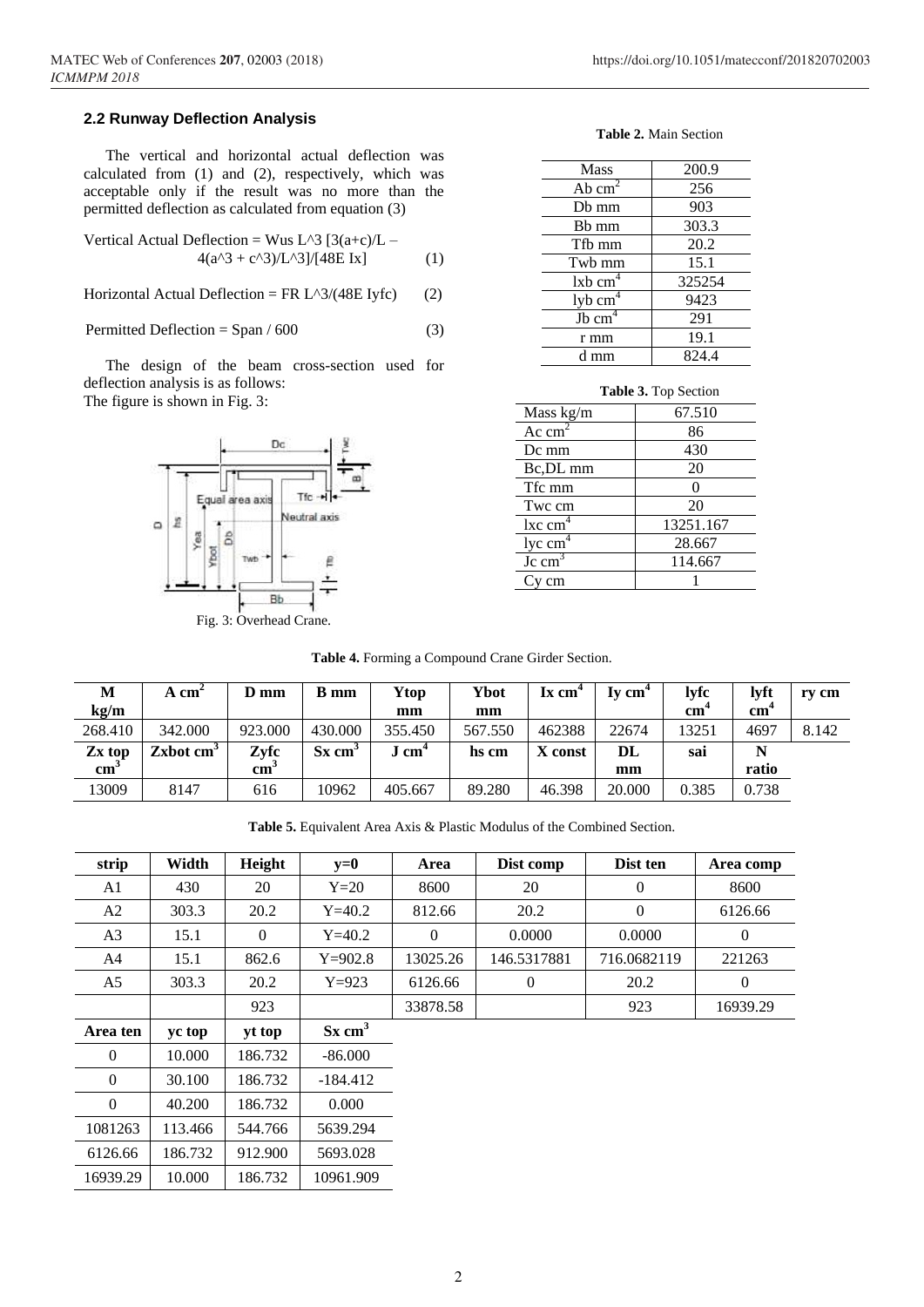### **2.3. Strength Analysis of Bridge Beam Box**



Fig. 4: Bridge Crane.

In processing, the finite element method with the solid work simulation program was employed in the 8 following main steps:

(1) Check the integrity of the CAD file

(2) Define the boundary conditions of the grip and support the actual working conditions.

(3) Determine the force load to determine both position and size. The value derived from the calculation.

(4) Specify the type of material as standard iron steel with BS: 5950: 2000 grade 460.

(5) Determine the type and shape of the elements that are appropriate for the complex structure work.

(6) Create mesh especially using the fine mesh in the complex structure area.

(7) Use the workpiece command and then the obtained results is analyzed for the accuracy.

# **3 Results and Discussion**

#### **3.1 Result of Design Analysis of Runway Overhead Crane**

The results obtained from the calculation of the overhead crane design were shown in Table 6. Fig. 5-6 showed the position of the analysis. Fig. 7-10 showed the maximum bending moment. The forces acting on the support points were shown in Fig. 11-12.

**Table 6.** Result of Design Analysis

| <b>Maximum Vertical Moments</b>                                             |                  |                |                    |  |  |
|-----------------------------------------------------------------------------|------------------|----------------|--------------------|--|--|
| <b>Distances</b>                                                            | $a = 2 m$        | $S = 4 m$      | $C = 4 m$          |  |  |
| Due to Dead Load                                                            | $R_a = 6$ kN     | $R_b = 6$ kN   | $M = 14.4$ kNm     |  |  |
| Due to Crane Load                                                           | $R_a = 208$ kN   | $R_b = 138$ kN | $M = 554.7$ kNm    |  |  |
| Momement $Mx1 = 1.4$ Dead Load + 1.6 Crane Load with Impact                 |                  | M=907.7 kNm    |                    |  |  |
| Momement $Mx2 = 1.4$ Dead Load + 1.4 Crane Load with Impact                 |                  |                | M=796.7 kNm        |  |  |
| Maximum Horizontal Moments                                                  |                  |                |                    |  |  |
| Due to Crane Surge                                                          | $R_a = 6.5kN$    | $R_b = 4.3kN$  | $M = 17.2$ kNm     |  |  |
| Moment $My = 1.4$ Crane Load due to Surge                                   |                  |                | $M = 24.1$ kNm     |  |  |
| Due to Crane Crabbing                                                       | $My = 1.4FR.L/4$ |                | 75.8 kNm           |  |  |
| <b>Vertical Deflection Check</b>                                            |                  |                |                    |  |  |
| <b>Distances</b>                                                            | $a = 3m$         | $S = 4m$       | $C = 3 m$          |  |  |
| Max Actual Deflection                                                       |                  |                | 4.96 mm            |  |  |
| Permit Deflection                                                           |                  | 16.67 mm       |                    |  |  |
| <b>Horizontal Deflection Check</b>                                          |                  |                |                    |  |  |
| <b>Distances</b>                                                            | $a = 3m$         | $S = 4m$       | $C = 3 m$          |  |  |
| <b>Surge Deflection</b>                                                     |                  |                | $6.99$ mm          |  |  |
| Crabbing Deflection                                                         |                  |                | $16.62$ mm         |  |  |
| Max Actual Deflection                                                       |                  |                | $16.62 \text{ mm}$ |  |  |
| Permit Deflection                                                           | 20.00 mm         |                |                    |  |  |
| Shear, Bending, Compression Check                                           |                  |                |                    |  |  |
| Shear                                                                       | 3599.7 kN        |                |                    |  |  |
| Shear Ratio 0.126                                                           |                  | 452.16         |                    |  |  |
| Bending (1.4 Dead Load + 1.6 Vertical Crane Load)                           | 0.483            |                |                    |  |  |
| Maximum Bending 1.4 (Dead Load + Vertical Crane Load + Horizontal Crabbing) | 0.703            |                |                    |  |  |
| <b>Compression Under Wheel</b>                                              | 101.8 $N/mm^2$   |                |                    |  |  |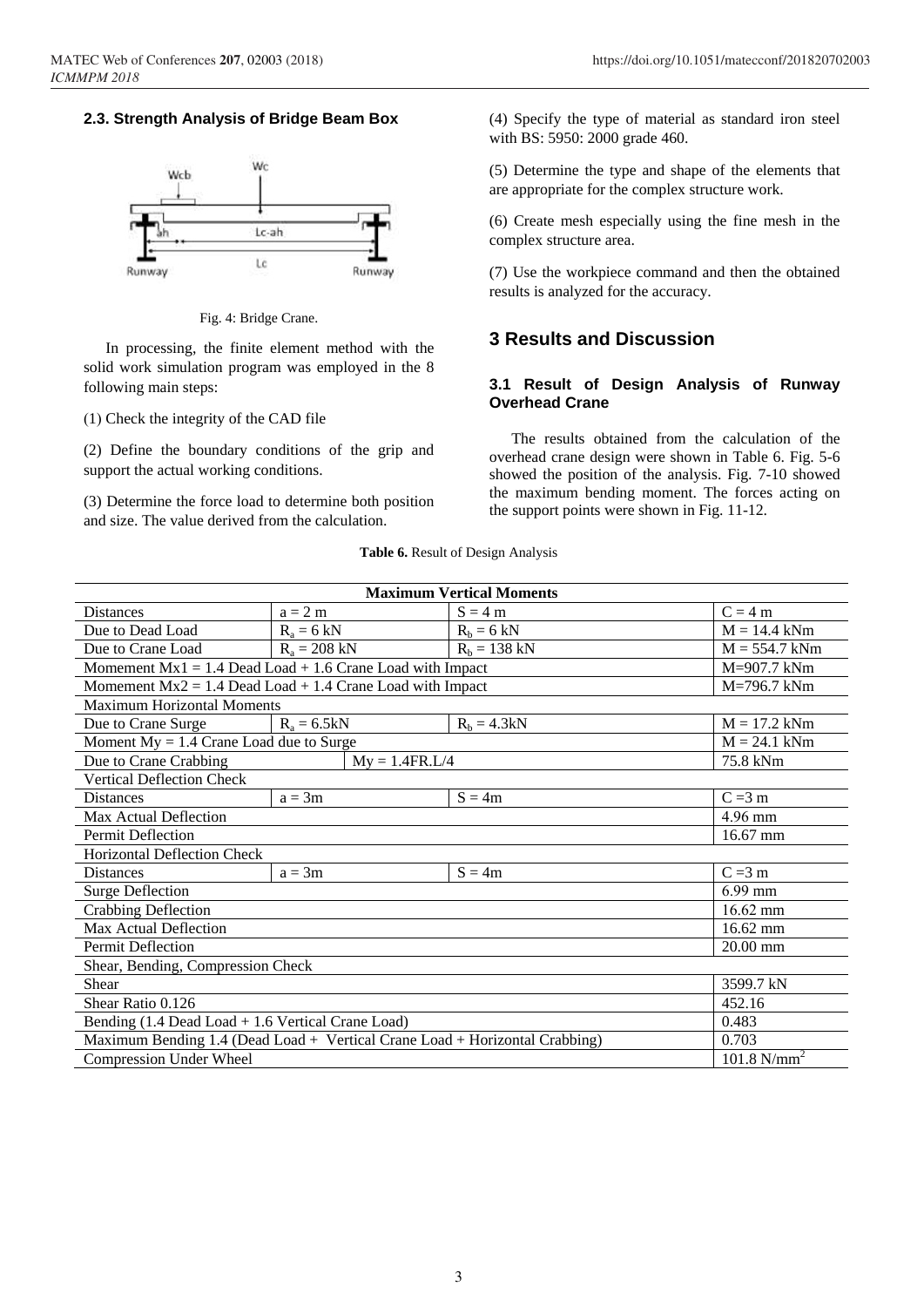

Fig. 5: Crane layout & transverse surge force for maximum horizontal moment



Fig. 6: Crane layout & crabbing forces for maximum horizontal moment



Fig. 7: Vertical Load Positions Causing Maximum Vertical Shear



Fig. 8: Load Positions Causing Maximum Vertical & Horizontal Moment



Fig. 9: Load Positions Causing Maximum Vertical & Horizontal Deflection



Fig. 10: Crabbing Load Position Causing Maximum Horizontal Moment & Deflection



Fig. 11: Reactions on to the Support Structure with Crane Crabbing



Fig. 12: Reactions on to the Support Structure with Crane Crabbing

### **3.2 Results of Strength Analysis of Bridge Beam Box**

The stress analysis of the beams with finite element method [1-14] is shown in Fig. 13. The maximum stress of 338 MPa gives a safety value of 1.83.



Fig.13: Result of Stress Analysis.